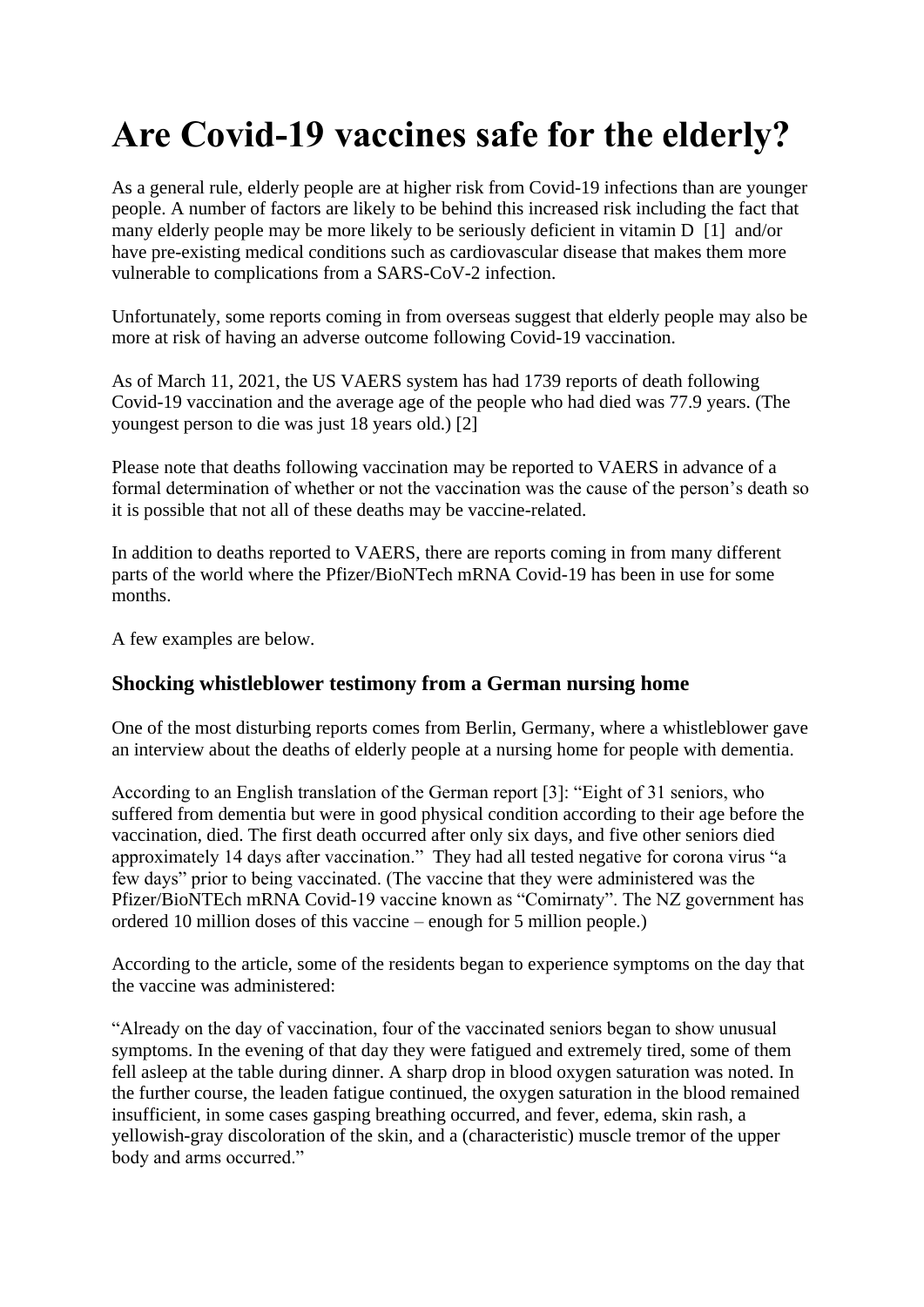The first dose of the vaccine was administered to the residents (for whom consent had been given by a family member) on January 3, 2021.

"On January 24, 2021, the second dose of Comirnaty was applied to 21 seniors. After this vaccination, according to the whistleblower, eleven seniors are now showing persistent extreme fatigue, partially gasping for breath, edema, skin rash, and the yellowish-grayish skin discoloration. As of February 10, 2021, none of the seniors who received the second dose of Comirnaty has died, but the health of some of the seniors in this group is steadily deteriorating." [3]

By clicking on the image above you will be able to access a video of an interview with the whistleblower in German with English subtitles.

## **Deaths reported in elderly in Norway following vaccination with the Pfizer/BioNTech vaccine**

IIn Norway, deaths of elderly people following vaccination with the Pfizer/BioNTech mRNA Covid-19 vaccine have been documented and in January 2021 the Norwegian Medicines Agency provided a statement to Bloomberg:

"There are 13 deaths that have been assessed, and we are aware of another 16 deaths that are currently being assessed."

According to the agency the deaths occurred in "elderly people with serious basic disorders."

People who had died had experienced the "expected side effects of the vaccine, such as nausea and vomiting, fever, local reactions at the injection site, and worsening of their underlying condition." [4]

According to an article in the *BMJ* on January 15, 2021, a spokesperson from the Norwegian Medicines Agency said:

"'We are now asking for doctors to continue with the vaccination, but to carry out extra evaluation of very sick people whose underlying condition might be aggravated by it.' This evaluation includes discussing the risks and benefits of vaccination with the patient and their families to decide whether or not vaccination is the best course." [5]

### **Deaths in the United Kingdom after Covid-19 vaccinations**

A local news outlet reported that more than one third of residents of a nursing home died after what is reported as being a Covid-19 outbreak that occurred "as residents began to have their first coronavirus vaccines". [6] (The brand of vaccine that the residents received was not specified in the report but appears to be most likely to have been the Pfizer/BioNTech mRNA Covid-19 vaccine as the Oxford-AstraZeneca Covid-19 vaccine had been given "authorisation for temporary supply" in the UK only on December 30, 2021 which means it would probably would not have been available to the nursing home in the days prior to the January 6 outbreak.) [7] The news outlet reported that these deaths were due to Covid-19 rather than being due to the vaccine.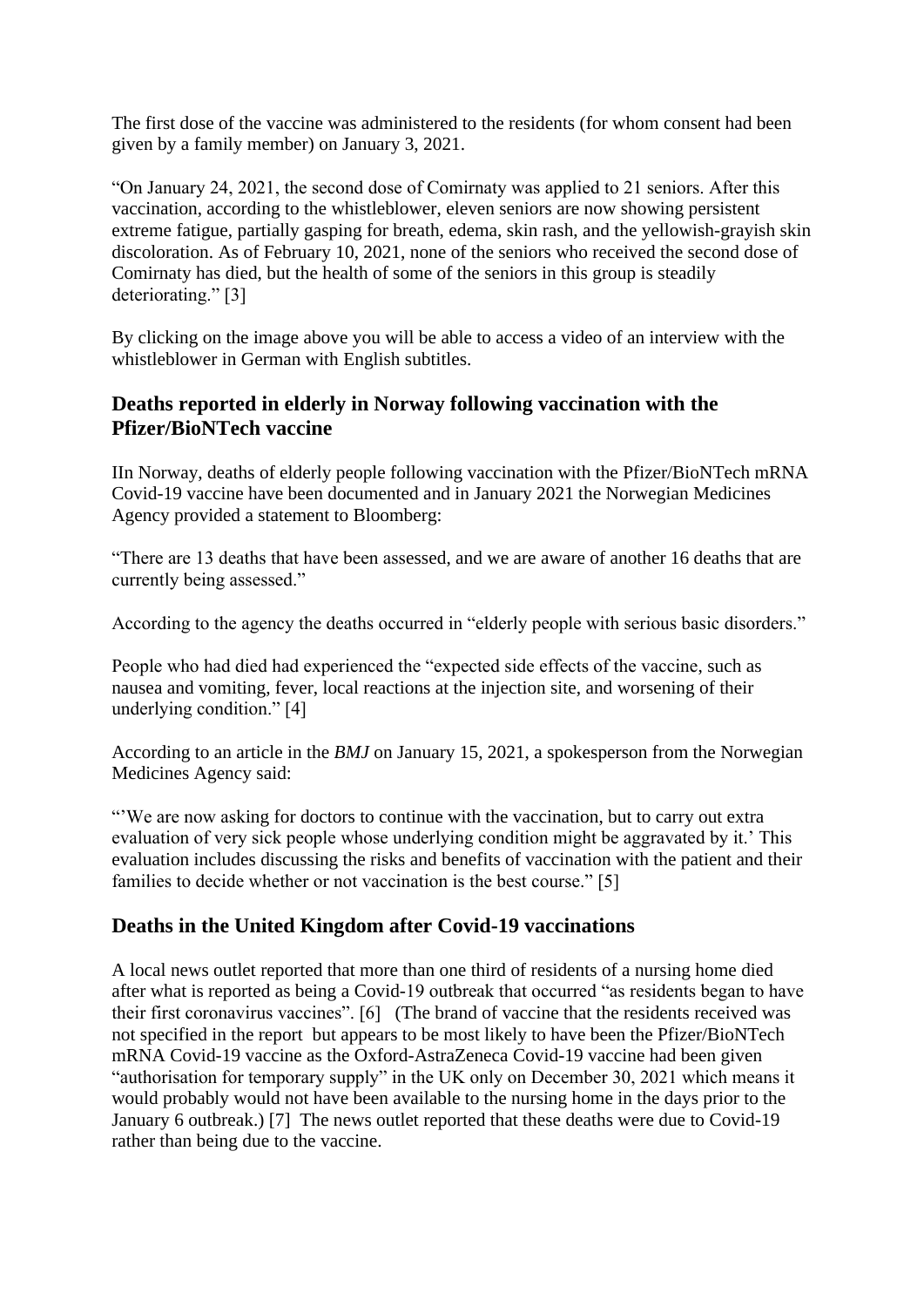In light of the attribution of these deaths to Covid-19, it is interesting to note that a cardiothoracic surgeon has warned that vaccination of people who be carrying SARS-CoV-2 without any symptoms may pose higher than normal risks of thromboembolic complications after vaccination. [8] (Older people who may have pre-existing cardiovascular disease are generally more at risk from developing blood clots as a complication of a SARS-CoV-2 infection and may also be more likely to be at risk of developing blood clots caused by exposure to the spike protein generated by their own cells after vaccination.)

Also, after vaccination with the Pfizer/BioNTech Covid-19 vaccine, the levels of a type of white blood cell (lymphocytes) fall temporarily [9] which may make people more susceptible to viral infections during that time period. [10]

From the symptoms described in the patients of the Berlin nursing home who were vaccinated with Pfizer/BioNTech vaccine, some symptoms that occurred after vaccination (such as difficulty breathing and low oxygen levels) could be mistaken for a SARS-CoV-2 infection (or another infection) in the absence of a comprehensive diagnostic work-up including taking samples from patients for viral culture.

It is also worth noting that the Oxford-AstraZeneca Covid-19 "viral vector" vaccine contains a genetically engineered virus designed to force recipients' cells to create the spike protein from SARS-CoV-2 and some people have developed high fevers after being injected with it. Such symptoms might also be mistaken for Covid-19. [11]

# **Health professional whistleblower in North America reports deaths and health problems in survivors after nursing home residents are given Covid-19 vaccinations**

Another tragic example of deterioration and death of elderly people, this time in North America is available via the video made by a Certified Nursing Assistant in which he describes the health decline and deaths of some of the elderly people at his workplace after Covid-19n vaccinations were administered to residents.

According to a report based on his video:

"James reports that in 2020 very few residents in the nursing home where he works got sick with COVID, and none of them died during the entire year of 2020.

"However, shortly after administering the Pfizer experimental mRNA injections, 14 died within two weeks, and he reports that many others are near death."

Some of the residents who are still alive are in very poor health:

After their "being injected with the mRNA shot, residents who used to walk on their own can no longer walk. Residents who used to carry on an intelligent conversation with him could no longer talk." [12]

(The video is available to view at the reference link, below. It does make upsetting viewing as James is obviously distressed at what has happened to the elderly people he looks after – or used to look after.)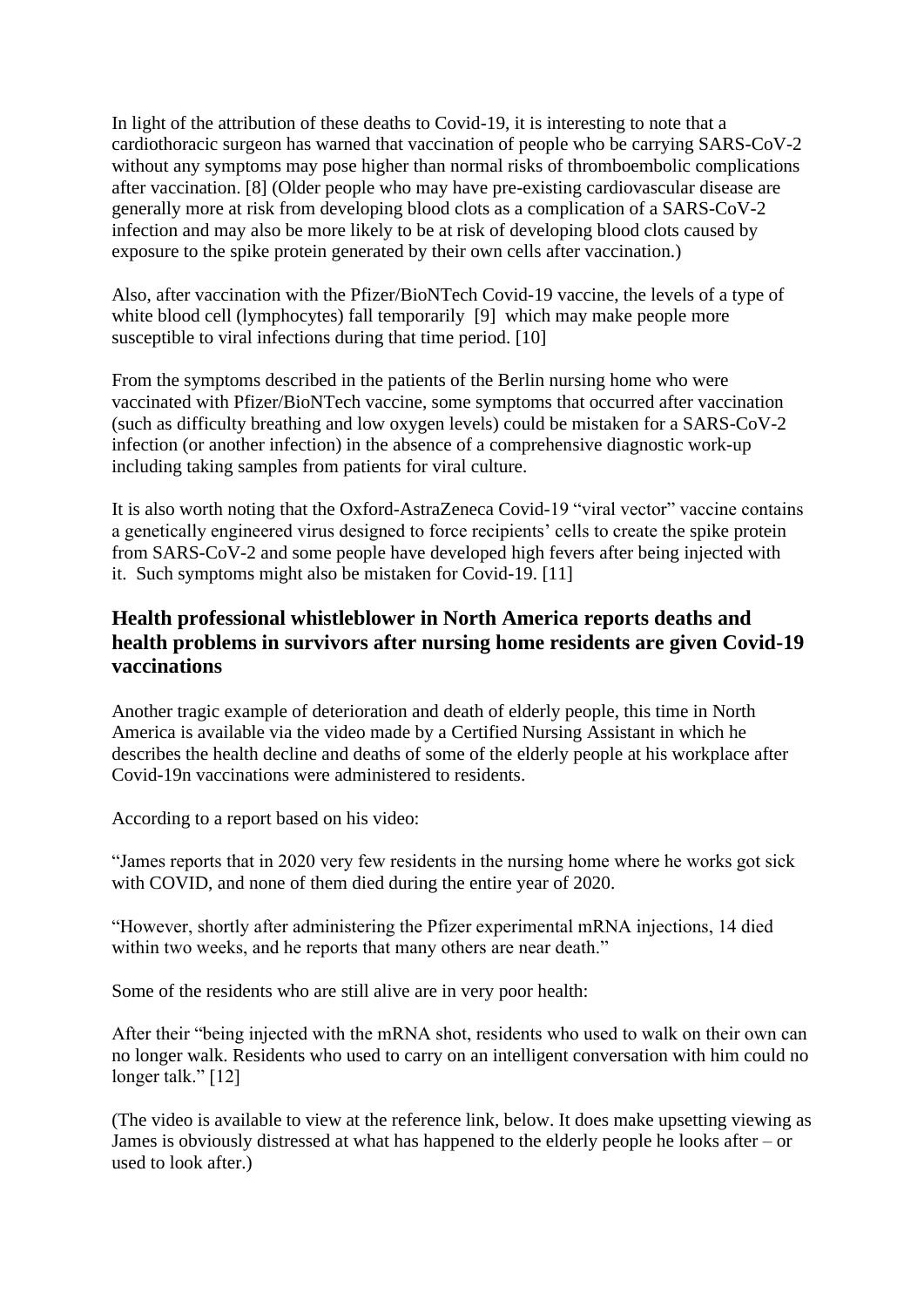By clicking on the image above you will be able to access a video made by a Certified Nursing Assistant relating how some of the residents in the nursing home where he worked become ill and died following a Covid-19 vaccination programme in his workplace.

## **Two residents of an aged care home in Australia die within days of vaccination**

The Therapeutic Goods Administration (TGA) has launched an enquiry after two men in an aged care home in Australia died within days of being vaccinated with the Pfizer/BioNTech mRNA Covid-19 vaccine. The men were vaccinated on March 10, 2021 and a 93-year-old man died from pneumonia the next day. A man in his 80s also developed pneumonia and died on March 14. [13]. The men were in good health prior to receiving the vaccination.

The Mingaletta Aged Care Home in Port Macquarie has a capacity to cater for 110 residents [14] and in 2012 received an excellent audit report. (There were 61 people living in the home at the time of the audit.) [15] Assuming 100% occupancy and a 100% vaccination rate, the deaths of two men would calculate out as a 1.8% fatality rate within just four days of the Pfizer/BioNTech mRNA Covid-19 vaccination. If the home were not at full capacity and/or some of the residents declined to be vaccinated, the short term fatality rate following the administration of this vaccine at this aged care home may well have been significantly higher.

## **American healthcare worker speaks out after developing a disabling medical condition following Covid-19 vaccination**

Residents of nursing homes are not the only people potentially at risk from Covid-19 vaccines; staff are also at risk.

The women you can see in videos on the link below have both developed problems with debilitating involuntary movements following Covid-19 vaccination. (One of the women received the Pfizer mRNA Covid-19 vaccine and the other received the Modern mRNA Covid-19 vaccine.)

[https://healthimpactnews.com/2021/louisiana-woman-convulses-uncontrollably-after-being](https://healthimpactnews.com/2021/louisiana-woman-convulses-uncontrollably-after-being-injected-with-the-experimental-pfizer-covid-shot-i-cant-stand-to-see-my-mom-this-way-it-makes-me-want-to-cry-knowing-i-cant-do-anything-to/)[injected-with-the-experimental-pfizer-covid-shot-i-cant-stand-to-see-my-mom-this-way-it](https://healthimpactnews.com/2021/louisiana-woman-convulses-uncontrollably-after-being-injected-with-the-experimental-pfizer-covid-shot-i-cant-stand-to-see-my-mom-this-way-it-makes-me-want-to-cry-knowing-i-cant-do-anything-to/)[makes-me-want-to-cry-knowing-i-cant-do-anything-to/](https://healthimpactnews.com/2021/louisiana-woman-convulses-uncontrollably-after-being-injected-with-the-experimental-pfizer-covid-shot-i-cant-stand-to-see-my-mom-this-way-it-makes-me-want-to-cry-knowing-i-cant-do-anything-to/)

Shawn Skelton, who received the Moderna mRNA Covid-19 vaccine, is an aged care worker and an update on her situation (including a short video interview) may be found at this link [https://www.tristatehomepage.com/news/top-stories/oakland-city-woman-protesting-vaccine](https://www.tristatehomepage.com/news/top-stories/oakland-city-woman-protesting-vaccine-reports-side-effects/)[reports-side-effects/](https://www.tristatehomepage.com/news/top-stories/oakland-city-woman-protesting-vaccine-reports-side-effects/)

It is very concerning that one major chain that runs aged care homes in NZ seems to think that it is acceptable to make injection with the Pfizer mRNA Covid-19 vaccine a condition of employment at its facilities. [16]

(It would seem to be a good idea for anyone who is looking for work in this part of the health sector to seek legal advice from a competent lawyer as to whether such a discriminatory policy is lawful.)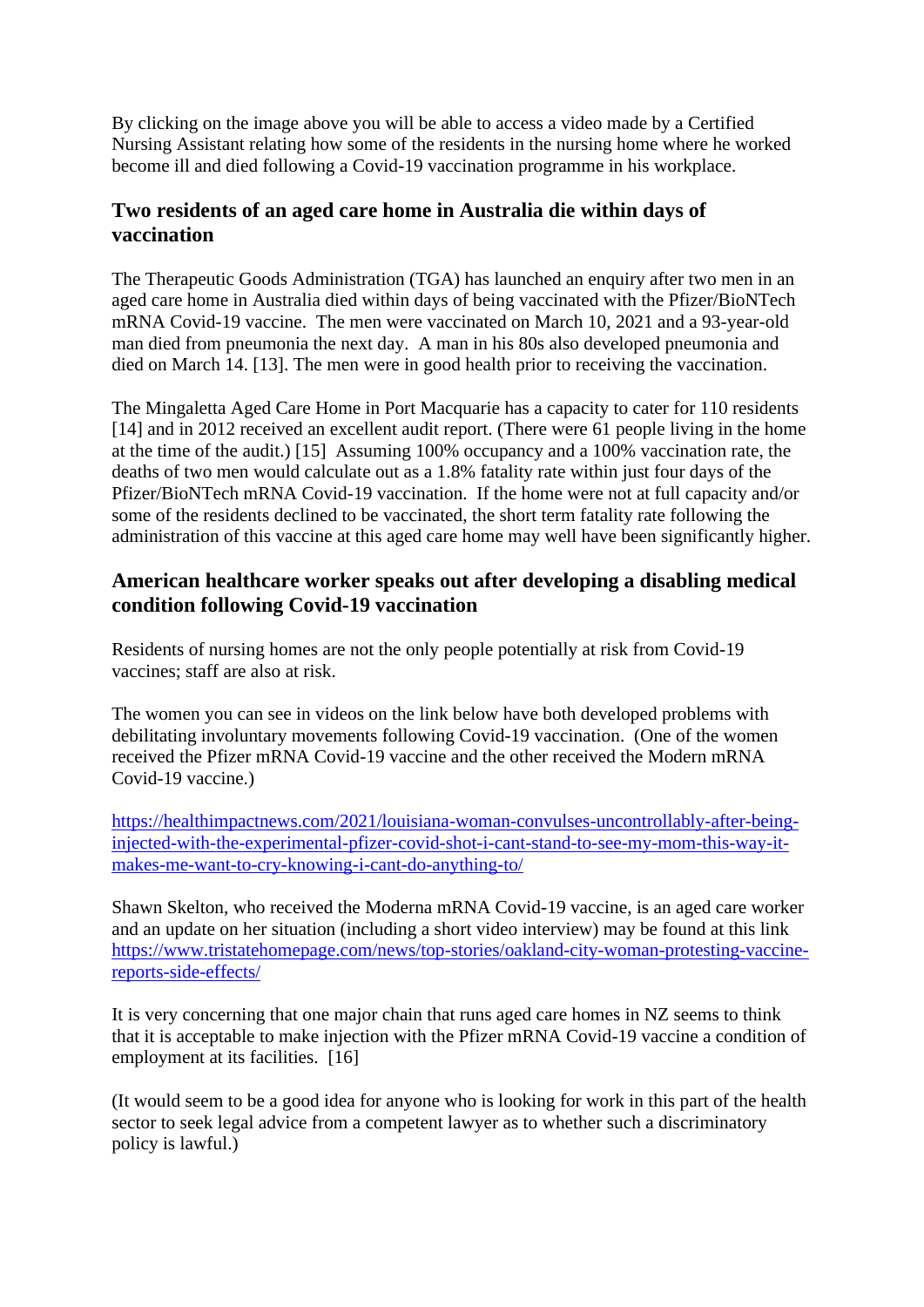# **Conclusion**

The examples above should suffice to show that the Covid-19 vaccines which have been rushed to market prior to the completion of clinical trials [17] may pose a significant threat to the health of elderly people.

If you are elderly (or are entrusted with making medical decision on behalf of an elderly friend or relative) please inform yourself about the different treatment options available for Covid-19 *prior* to making a decision about whether or not to accept the offer of a Covid-19 vaccine.

One of these treatment options, ivermectin, is being used as a prophylactic treatment for Covid-19 in some countries, as well as being used to treat people who have active infections. (See this link for details: [https://therealnews.nz/2021/01/19/is-ivermectin-the](https://therealnews.nz/2021/01/19/is-ivermectin-the-miracle-drug-that-could-end-the-covid-19-pandemic/)[miracle-drug-that-could-end-the-covid-19-pandemic/](https://therealnews.nz/2021/01/19/is-ivermectin-the-miracle-drug-that-could-end-the-covid-19-pandemic/) ) Other treatment options are detailed in Issue 1 of The Real News which may be downloaded for free from this link [www.therealnews.nz](http://www.therealnews.nz/) )

The potential risks of the Covid-19 vaccine that is currently in use in NZ (the Pfizer/BioNTech vaccine brand name "COMIRNATY") are discussed in an article at the following link. [https://therealnews.nz/2021/02/14/does-the-nz-datasheet-for-the-pfizer](https://therealnews.nz/2021/02/14/does-the-nz-datasheet-for-the-pfizer-biontech-covid-19-vaccine-comirnaty-provide-sufficient-information-to-facilitate-informed-decision-making/)[biontech-covid-19-vaccine-comirnaty-provide-sufficient-information-to-facilitate-informed](https://therealnews.nz/2021/02/14/does-the-nz-datasheet-for-the-pfizer-biontech-covid-19-vaccine-comirnaty-provide-sufficient-information-to-facilitate-informed-decision-making/)[decision-making/](https://therealnews.nz/2021/02/14/does-the-nz-datasheet-for-the-pfizer-biontech-covid-19-vaccine-comirnaty-provide-sufficient-information-to-facilitate-informed-decision-making/)

**Editor's note:** *This article may also be read on the website of The Real News at the following link:* [https://therealnews.nz/2021/04/02/are-covid-19-vaccines-safe-for-the](https://therealnews.nz/2021/04/02/are-covid-19-vaccines-safe-for-the-elderly/)[elderly/.](https://therealnews.nz/2021/04/02/are-covid-19-vaccines-safe-for-the-elderly/)

### **REFERENCES**

[1] [https://naturalmedicine.net.nz/news/is-vitamin-d-deficiency-the-reason-why-more](https://naturalmedicine.net.nz/news/is-vitamin-d-deficiency-the-reason-why-more-people-with-darker-skin-are-dying-from-covid-19/)[people-with-darker-skin-are-dying-from-covid-19/](https://naturalmedicine.net.nz/news/is-vitamin-d-deficiency-the-reason-why-more-people-with-darker-skin-are-dying-from-covid-19/)

[2] [https://childrenshealthdefense.org/defender/cdc-ignore-inquiry-death-injuries-covid](https://childrenshealthdefense.org/defender/cdc-ignore-inquiry-death-injuries-covid-vaccine/)[vaccine/](https://childrenshealthdefense.org/defender/cdc-ignore-inquiry-death-injuries-covid-vaccine/)

[3] [https://2020news.de/en/whistleblower-from-berlin-nursing-home-the-terrible-dying-after](https://2020news.de/en/whistleblower-from-berlin-nursing-home-the-terrible-dying-after-vaccination/)[vaccination/](https://2020news.de/en/whistleblower-from-berlin-nursing-home-the-terrible-dying-after-vaccination/) (The English translation has probably been done with an AI progam deepl.com so the English is not perfect.)

The original German is here: [https://2020news.de/whistleblower-aus-berliner-altenheim-das](https://2020news.de/whistleblower-aus-berliner-altenheim-das-schreckliche-sterben-nach-der-impfung/)[schreckliche-sterben-nach-der-impfung/](https://2020news.de/whistleblower-aus-berliner-altenheim-das-schreckliche-sterben-nach-der-impfung/)

A video that includes an interview with the whistleblower (with English subtitles) is available here: [https://childrenshealthdefense.org/defender/german-nursing-home-residents-died](https://childrenshealthdefense.org/defender/german-nursing-home-residents-died-pfizer-vaccine/)[pfizer-vaccine/](https://childrenshealthdefense.org/defender/german-nursing-home-residents-died-pfizer-vaccine/) (has video with English subtitles)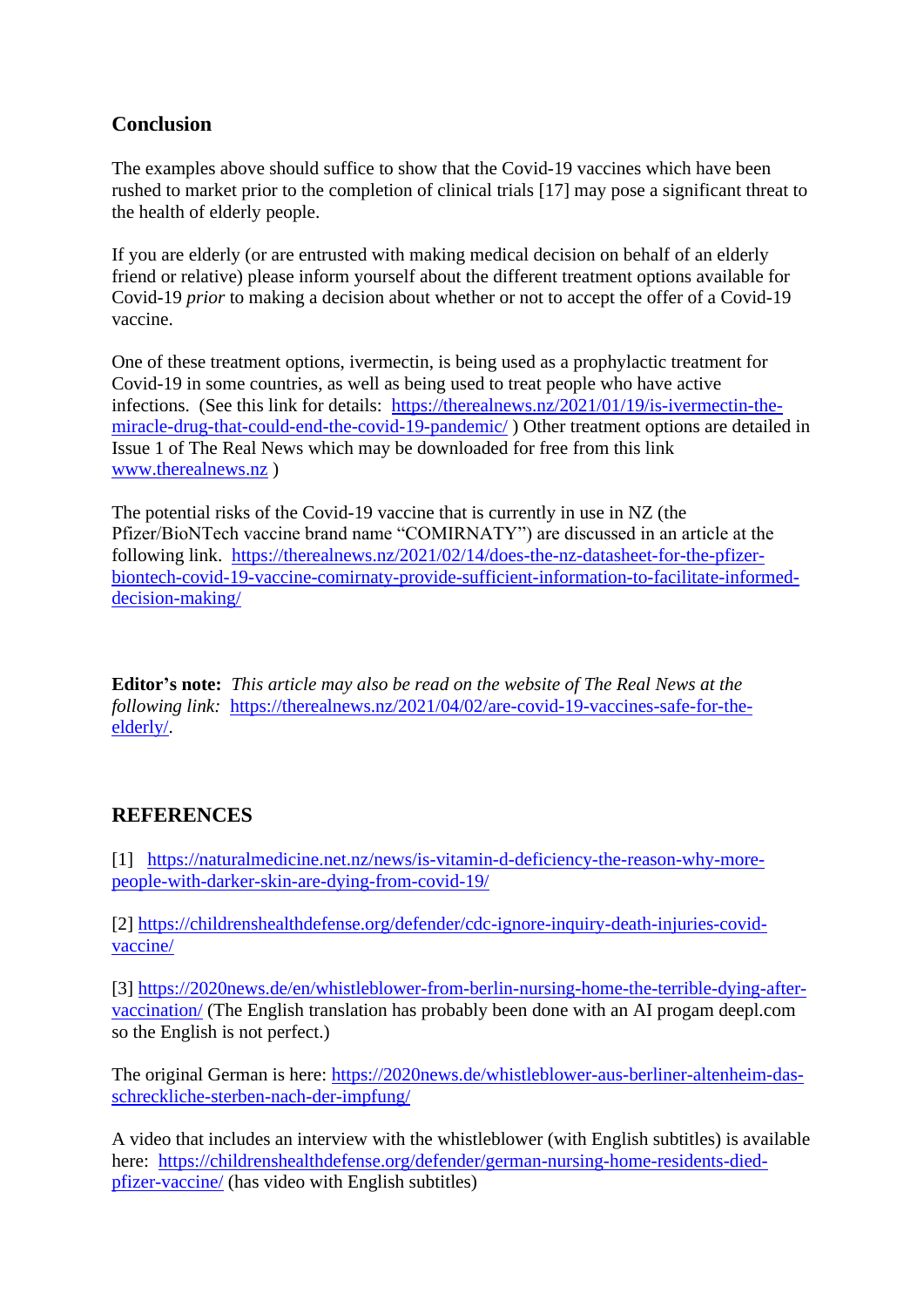[4] [https://www.bloomberg.com/news/articles/2021-01-16/norway-vaccine-fatalities-among](https://www.bloomberg.com/news/articles/2021-01-16/norway-vaccine-fatalities-among-people-75-and-older-rise-to-29)[people-75-and-older-rise-to-29](https://www.bloomberg.com/news/articles/2021-01-16/norway-vaccine-fatalities-among-people-75-and-older-rise-to-29) and [https://www.bloomberg.com/news/articles/2021-01-](https://www.bloomberg.com/news/articles/2021-01-16/norway-vaccine-fatalities-among-people-75-and-older-rise-to-29) [16/norway-vaccine-fatalities-among-people-75-and-older-rise-to-29](https://www.bloomberg.com/news/articles/2021-01-16/norway-vaccine-fatalities-among-people-75-and-older-rise-to-29)

[5]<https://www.bmj.com/content/372/bmj.n149>

[6] [https://www.dailyecho.co.uk/news/19043944.coronavirus-outbreak-22-deaths-pemberley](https://www.dailyecho.co.uk/news/19043944.coronavirus-outbreak-22-deaths-pemberley-house-care-home/)[house-care-home/](https://www.dailyecho.co.uk/news/19043944.coronavirus-outbreak-22-deaths-pemberley-house-care-home/) See also: [https://healthimpactnews.com/2021/24-residents-dead-in-3](https://healthimpactnews.com/2021/24-residents-dead-in-3-weeks-as-one-third-of-uk-nursing-home-residents-die-after-experimental-mrna-covid-injections/) [weeks-as-one-third-of-uk-nursing-home-residents-die-after-experimental-mrna-covid](https://healthimpactnews.com/2021/24-residents-dead-in-3-weeks-as-one-third-of-uk-nursing-home-residents-die-after-experimental-mrna-covid-injections/)[injections/](https://healthimpactnews.com/2021/24-residents-dead-in-3-weeks-as-one-third-of-uk-nursing-home-residents-die-after-experimental-mrna-covid-injections/)

See also: [https://healthimpactnews.com/2021/24-residents-dead-in-3-weeks-as-one-third-of](https://healthimpactnews.com/2021/24-residents-dead-in-3-weeks-as-one-third-of-uk-nursing-home-residents-die-after-experimental-mrna-covid-injections/)[uk-nursing-home-residents-die-after-experimental-mrna-covid-injections/](https://healthimpactnews.com/2021/24-residents-dead-in-3-weeks-as-one-third-of-uk-nursing-home-residents-die-after-experimental-mrna-covid-injections/)

[7] [https://www.gov.uk/government/news/oxford-universityastrazeneca-covid-19-vaccine](https://www.gov.uk/government/news/oxford-universityastrazeneca-covid-19-vaccine-approved)[approved](https://www.gov.uk/government/news/oxford-universityastrazeneca-covid-19-vaccine-approved)

See also: [https://www.gov.uk/government/publications/regulatory-approval-of-covid-19](https://www.gov.uk/government/publications/regulatory-approval-of-covid-19-vaccine-astrazeneca/information-for-healthcare-professionals-on-covid-19-vaccine-astrazeneca) [vaccine-astrazeneca/information-for-healthcare-professionals-on-covid-19-vaccine](https://www.gov.uk/government/publications/regulatory-approval-of-covid-19-vaccine-astrazeneca/information-for-healthcare-professionals-on-covid-19-vaccine-astrazeneca)[astrazeneca](https://www.gov.uk/government/publications/regulatory-approval-of-covid-19-vaccine-astrazeneca/information-for-healthcare-professionals-on-covid-19-vaccine-astrazeneca)

[8] [https://childrenshealthdefense.org/defender/vaccinating-people-infected-covid-cause](ttps://childrenshealthdefense.org/defender/vaccinating-people-infected-covid-cause-avoidable-harm/)[avoidable-harm/](ttps://childrenshealthdefense.org/defender/vaccinating-people-infected-covid-cause-avoidable-harm/)

[9] [https://therealnews.nz/2021/02/14/does-the-nz-datasheet-for-the-pfizer-biontech-covid-](https://therealnews.nz/2021/02/14/does-the-nz-datasheet-for-the-pfizer-biontech-covid-19-vaccine-comirnaty-provide-sufficient-information-to-facilitate-informed-decision-making/)[19-vaccine-comirnaty-provide-sufficient-information-to-facilitate-informed-decision-making/](https://therealnews.nz/2021/02/14/does-the-nz-datasheet-for-the-pfizer-biontech-covid-19-vaccine-comirnaty-provide-sufficient-information-to-facilitate-informed-decision-making/)

[10] [https://www.fda.gov/media/144245/download;](https://www.fda.gov/media/144245/download) See page 42 – in the 7 days after vaccination there were more suspected (but unconfirmed) cases of Covid-19 in the vaccinated group than in the placebo group. (It is also possible that common adverse events following vaccination such as a fever, headache, aching muscles etc. may have been diagnosed as suspected Covid-19 or another viral infection.)

[11] [https://www.nhsinform.scot/covid-19-vaccine/the-vaccines/side-effects-of-the](https://www.nhsinform.scot/covid-19-vaccine/the-vaccines/side-effects-of-the-coronavirus-vaccines   )[coronavirus-vaccines](https://www.nhsinform.scot/covid-19-vaccine/the-vaccines/side-effects-of-the-coronavirus-vaccines   ) 

[12] [https://healthimpactnews.com/2021/cna-nursing-home-whistleblower-seniors-are](https://healthimpactnews.com/2021/cna-nursing-home-whistleblower-seniors-are-dying-like-flies-after-covid-injections-speak-out/)[dying-like-flies-after-covid-injections-speak-out/](https://healthimpactnews.com/2021/cna-nursing-home-whistleblower-seniors-are-dying-like-flies-after-covid-injections-speak-out/)

[13] [https://www.theweeklysource.com.au/health-officials-investigating-deaths-of-two-port](https://www.theweeklysource.com.au/health-officials-investigating-deaths-of-two-port-macquarie-aged-care-residents-who-died-after-receiving-covid-19-vaccine/)[macquarie-aged-care-residents-who-died-after-receiving-covid-19-vaccine/](https://www.theweeklysource.com.au/health-officials-investigating-deaths-of-two-port-macquarie-aged-care-residents-who-died-after-receiving-covid-19-vaccine/)

See also: [https://healthimpactnews.com/2021/2-men-dead-at-senior-care-home-following](https://healthimpactnews.com/2021/2-men-dead-at-senior-care-home-following-experimental-pfizer-covid-injections-as-australia-begins-covid-shots/)[experimental-pfizer-covid-injections-as-australia-begins-covid-shots/](https://healthimpactnews.com/2021/2-men-dead-at-senior-care-home-following-experimental-pfizer-covid-injections-as-australia-begins-covid-shots/)

[14 ]<http://cdn.uniting.org/aged-care-home/factsheet/Uniting-Mingaletta-Port-Macquarie-9>

[15] [https://www.agedcarequality.gov.au/sites/default/files/legacy](https://www.agedcarequality.gov.au/sites/default/files/legacy-files/aacqa/files/11/mnt/www-aacqa/publications/reports/local-mingaletta1-1351047226.pdf)[files/aacqa/files/11/mnt/www-aacqa/publications/reports/local-mingaletta1-1351047226.pdf](https://www.agedcarequality.gov.au/sites/default/files/legacy-files/aacqa/files/11/mnt/www-aacqa/publications/reports/local-mingaletta1-1351047226.pdf)